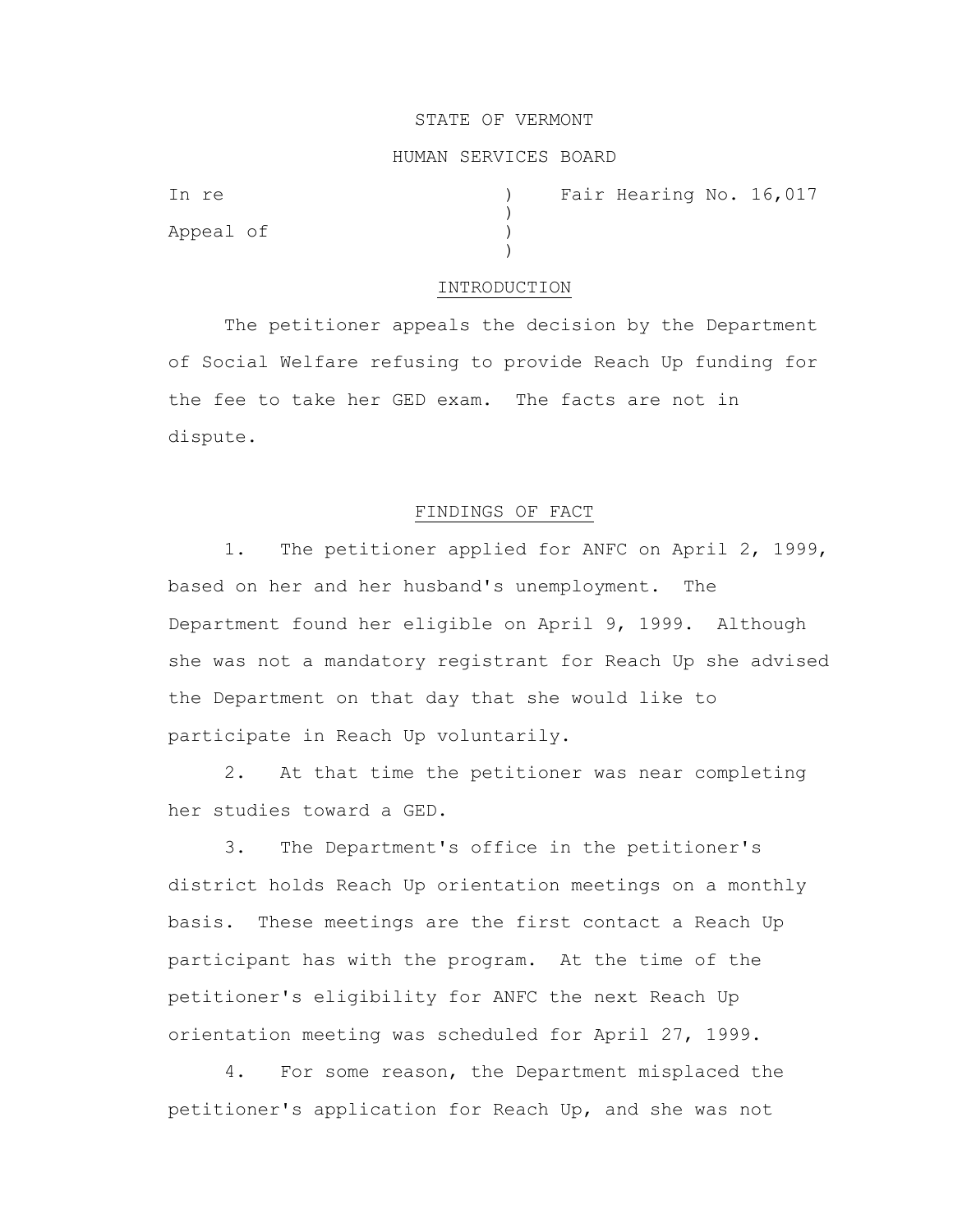## Fair Hearing No. 16,017 Page 2

notified of the April 27 orientation meeting. The Department does not dispute that if the petitioner's application for Reach Up had been processed timely the petitioner would have been able to attend the April 27 meeting.

5. On May 4, 1999, the Department closed the petitioner's ANFC because her husband had returned to work.

The ANFC closure became effective May 15, 1999. Because of her termination from ANFC the Department never processed the petitioner's application for Reach Up.

6. In June, the petitioner took the GED test and passed. She paid the \$50 fee out of her own pocket.

7. The petitioner maintains that Reach Up should pay the \$50 fee because she should have been signed up for Reach Up as of the date of the orientation meeting, which was held before her ANFC was terminated.

8. The Department represents, and the petitioner does not dispute, that at Reach Up orientation meetings new participants are assigned a case manager and scheduled for a meeting with their casemanager to conduct an assessment of their goals and to construct a "family development plan" (FDP) outlining Reach Up goals and services.

9. Volunteer Reach Up participants are the lowest priority for the Department in terms of scheduling time for case managers. However, the Department admits that there probably would have been a case manager available to meet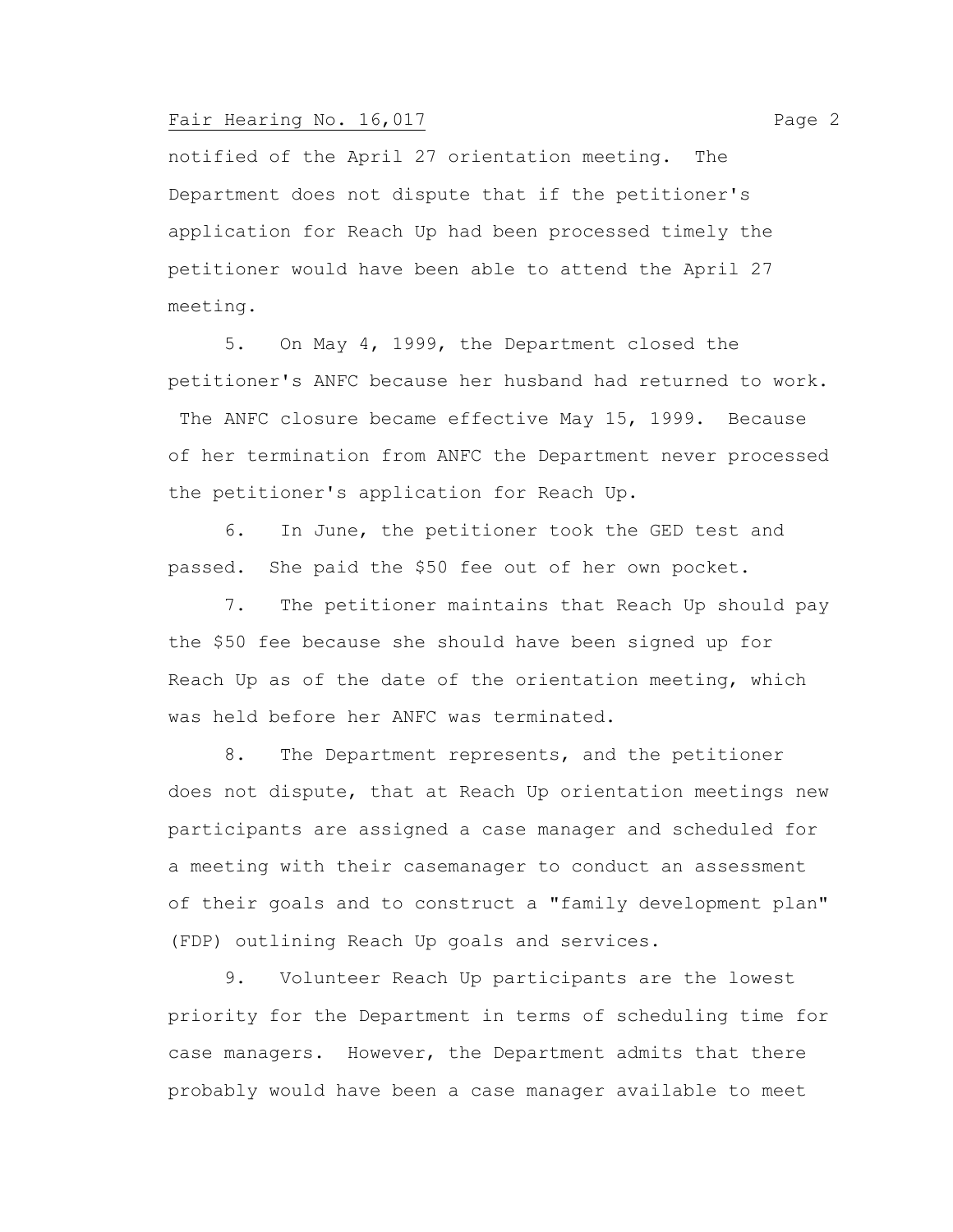## Fair Hearing No. 16,017 Page 3

with the petitioner, but certainly no sooner than two weeks following the orientation meeting.

 10. Following the initial meeting with a participant's case manager it usually takes more time to complete an FDP and actually begin any Reach Up services set forth in the plan.

 11. Based on the Department's uncontroverted representations it is found that even if the petitioner had attended the orientation meeting on April 27, 1999, there was no chance that Reach Up would have completed an FDP for the petitioner and approved payment of her GED exam fee before she was terminated from ANFC on May 4, 1999.

#### ORDER

The Department's decision is affirmed.

# REASONS

Under the Reach Up regulations an "orientation", "assessment", and completion of a "Family Development Plan" are all required before Reach Up services can begin. WAM  $\overline{\mathcal{P}}$ 2345.2 and 2345.3. The regulations also provide:

. . . Reach Up funding is available for the completion of program activities by an individual who is no longer eligible for ANFC benefits as long as he or she has been a Reach Up participant with an approved FDP and the funds for the program activity were obligated or expended before the participant lost his or her ANFC eligibility.